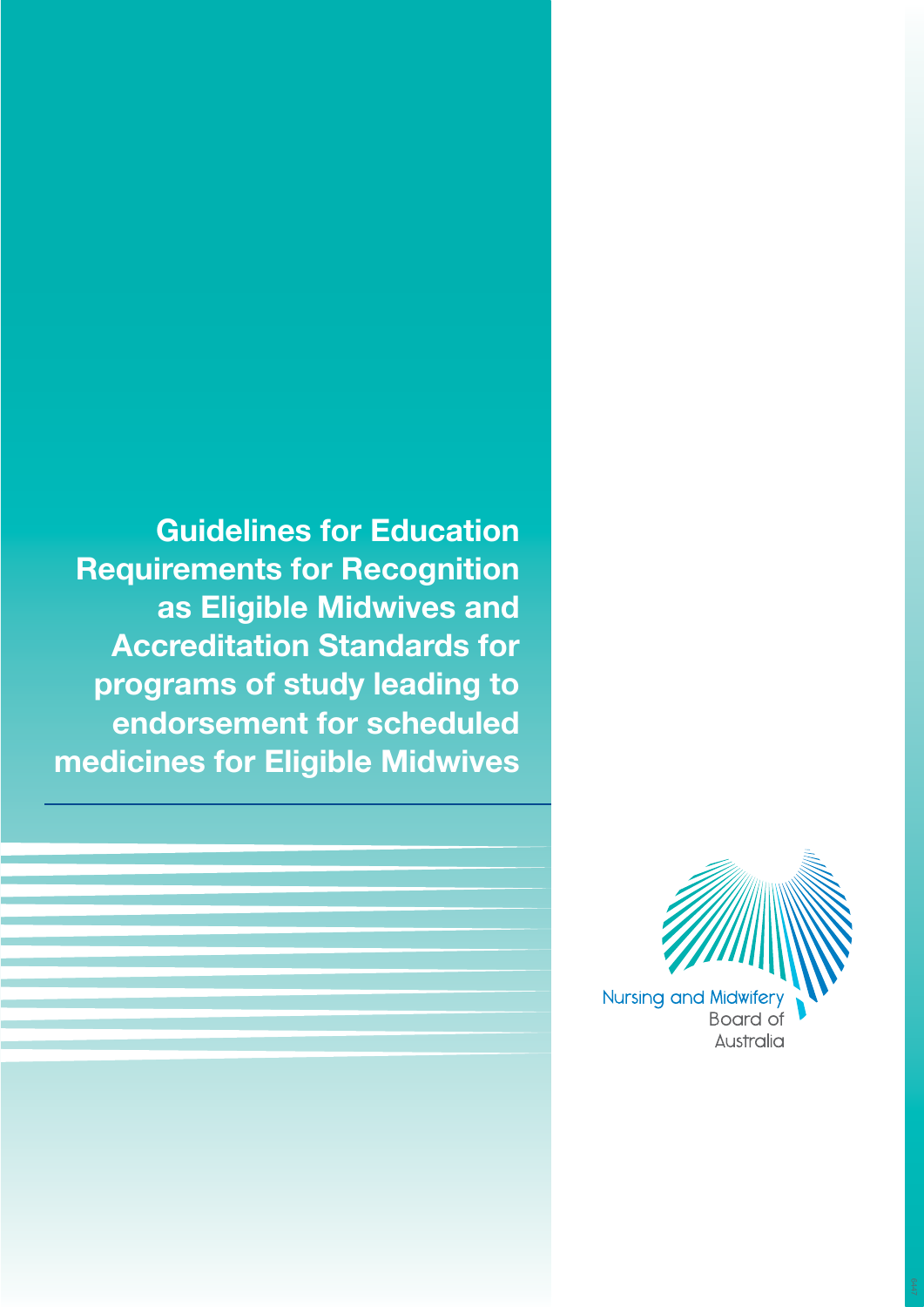

# **Contents**

| <b>Introduction</b><br>3                                                    |    |  |  |
|-----------------------------------------------------------------------------|----|--|--|
| Recognition as an eligible midwife                                          |    |  |  |
| Qualification requirements for an eligible midwife                          | 5  |  |  |
| Endorsement for scheduled medicines for eligible midwives<br>5              |    |  |  |
| Qualification for endorsement for scheduled medicines for eligible midwives | 6  |  |  |
| Accredited program of study or equivalent - prescribing<br>6                |    |  |  |
| Educational standard of program                                             | 7  |  |  |
| Essential course requirements                                               | 8  |  |  |
| Learning objectives                                                         | 9  |  |  |
| Assessment                                                                  | 10 |  |  |
| Learning model                                                              | 10 |  |  |
| Appendix A - Glossary of terms and abbreviations                            |    |  |  |
| Appendix B - Draft model for prescribing competency framework               |    |  |  |
| Appendix C - References<br>15                                               |    |  |  |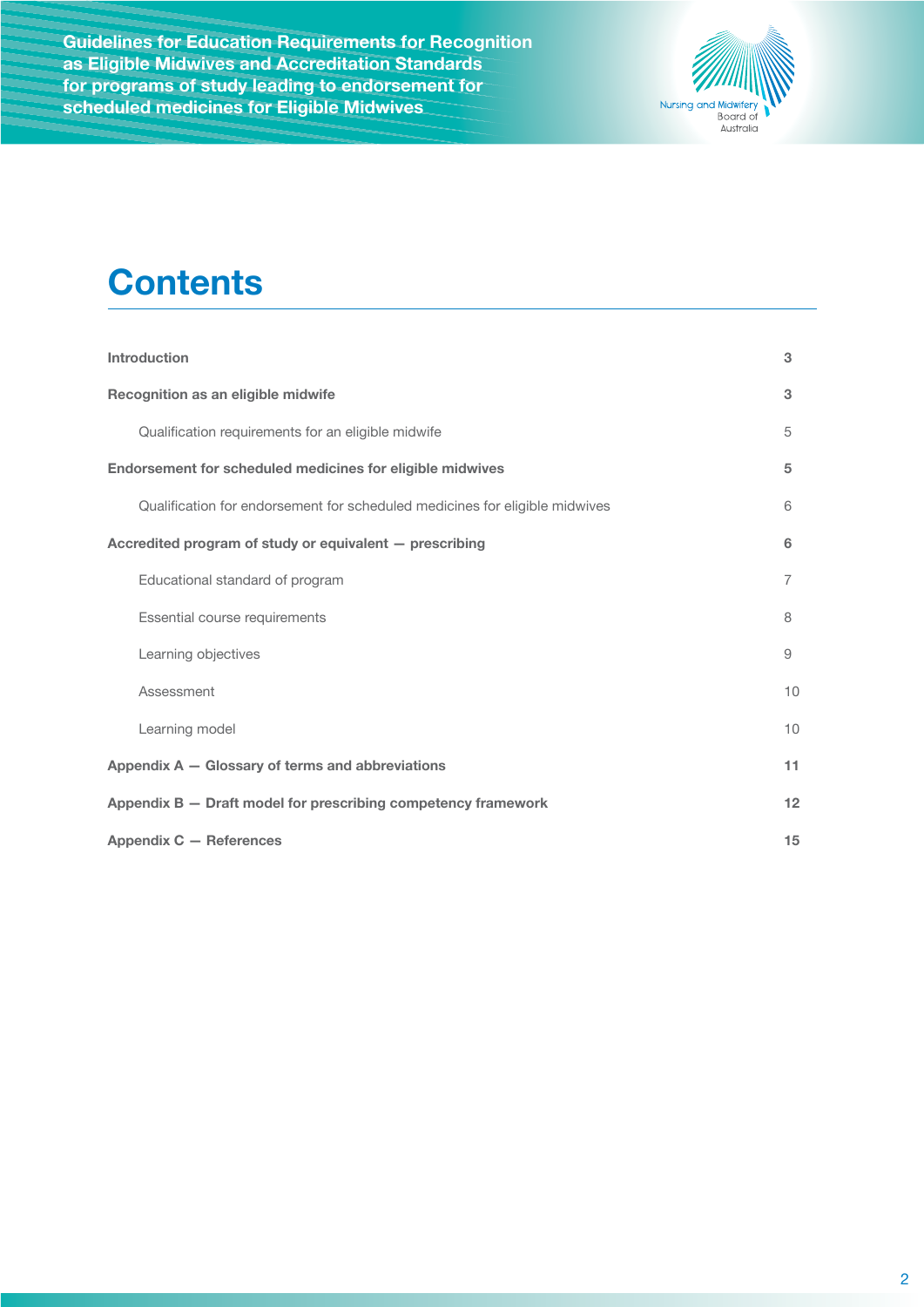

## **Introduction**

These guidelines outline the educational requirements for courses suitable for attaining the qualifications required for a registered midwife to be recognised as an 'eligible midwife' and endorsed as an eligible midwife under the National Law<sup>A</sup>.

The Nursing and Midwifery Board of Australia (NMBA or the Board) has developed a number of registration standards under section 38 of the National Law, including mandatory requirements relating to criminal history, English language, professional indemnity insurance arrangements, continuing professional development and recency of practice. The Board has also developed two registration standards that relate specifically to midwifery practice where the care is provided across the continuum of midwifery care, including pregnancy, labour, birth and postnatal care to women and their infants. These standards are:

- *• Registration Standard for Eligible Midwives*
- *• Registration Standard for Scheduled Medicines for Eligible Midwives.*

The *Registration Standard for Eligible Midwives* is dealt with in Part 1 of the Guidelines and Assessment Framework. Further information is provided on the eligibility requirements and qualifications required for a registered midwife to be recognised under the National Law as an 'eligible midwife' provided for in the *Registration Standard for Eligible Midwives* developed by NMBA.

Further details about the requirements under the *Registration Standard for Endorsement for Scheduled Medicines for Eligible Midwives* are provided in Part 2 of the Guidelines and Assessment Framework.

Recognition as an 'eligible midwife' is a discrete and separate authorisation process to endorsement for scheduled medicines for eligible midwives under the National Law. Many of the requirements are common and because of that, the discussion about both authorisation processes is similar.

The primary differences between the requirements for the two registration standards relate to transitional arrangements designed to facilitate the introduction of the National Registration and Accreditation Scheme (NRAS) without affecting the continuity of midwifery care being provided to women and their infants by midwives. These transitional arrangements are only available for a limited period for midwives seeking recognition as eligible midwives, but are **not** available where midwives are seeking endorsement for scheduled medicines under

section 94 of the National Law. Therefore, it is important that the distinction is recognised.

## **Recognition as an eligible midwife**

Recognition as an 'eligible midwife' under section 38(2) of the National Law enables a midwife who has the necessary competence and post-registration experience, and whose scope of practice is to provide care across the continuum of midwifery care (i.e. providing pregnancy, labour, birth and postnatal care to women and their infants) to have this acknowledged by a notation on the Register of Midwives. This recognition is gained through meeting the requirements of the *Registration Standard for Eligible Midwives* developed by the Board under section 38(2) of the National Law.

The model for recognition as an eligible midwife is outlined below in Figure 1. This diagram summarises the qualifications and requirements for a registered midwife to be recognised as an eligible midwife under section 38(2) of the National Law.

<sup>A</sup> The National Law is contained in the schedule to the *Health Practitioner Regulation National Law 2009* (Qld).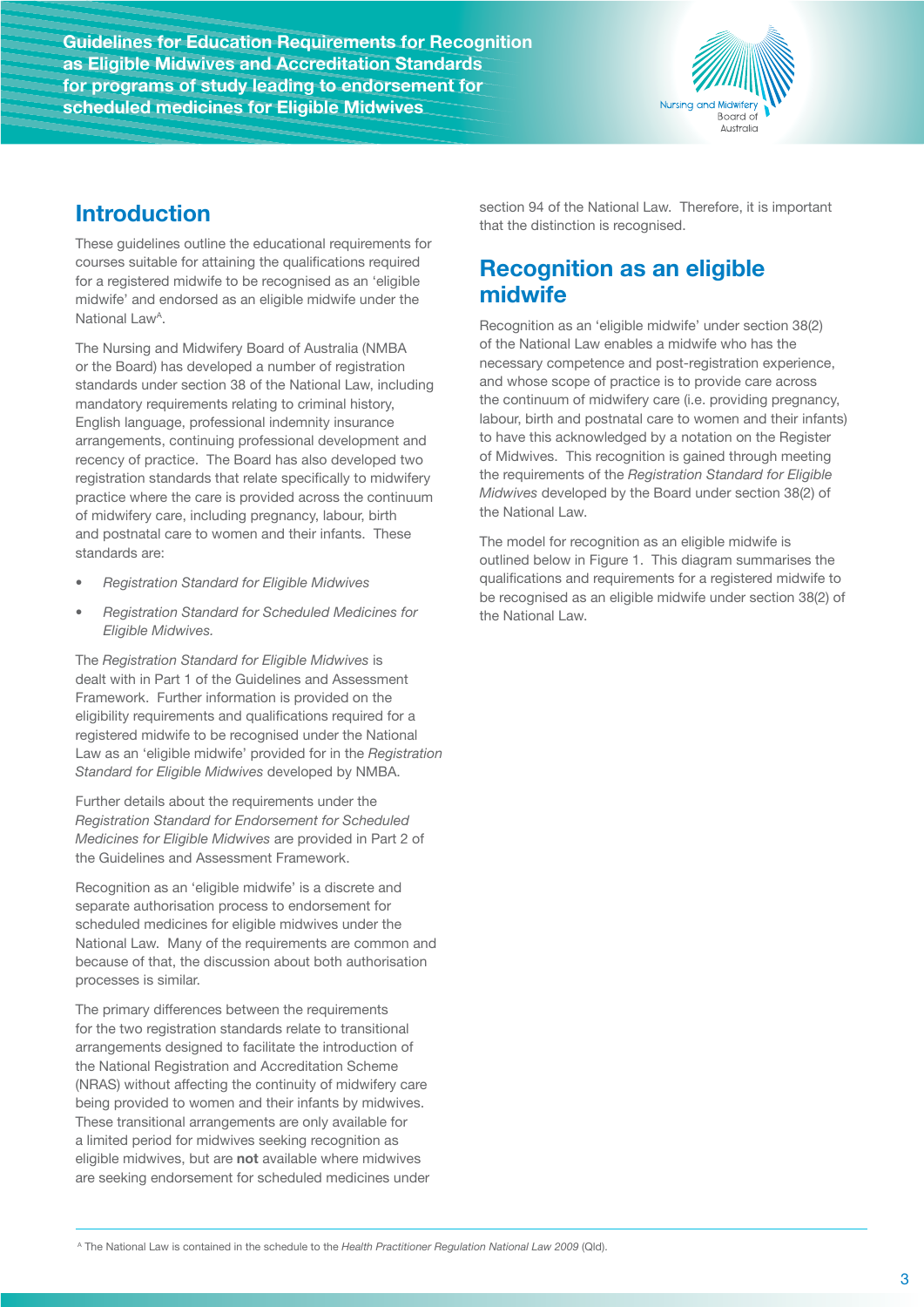



#### **Figure 1 — Requirements for recognition as an 'eligible midwife'**

It should be noted that recognition of eligibility under section 38(2) does not automatically lead to endorsement as a midwife to prescribe scheduled medicines. Also, if an eligible midwife fails to obtain the necessary prescribing qualification within the transitional period, they will not be able to retain their eligibility status.

The term 'eligible midwife', although not defined under the provisions of the National Law, is nomenclature pertaining to the co-regulatory responsibilities for a class of midwives with access to the Medicare Benefits Schedule (MBS) and the Pharmaceutical Benefits Scheme (PBS), and the meaning articulated in section 5(1) of the *Midwife Professional Indemnity (Commonwealth Contribution) Scheme Act 2010*. These co-regulatory responsibilities are shared between the:

- Nursing and Midwifery Board of Australia responsible for the registration and regulation of nurses and midwives in Australia
- Australian Government agencies responsible for
	- > authorisation of access for health professionals (by issue of provider numbers) and the administration of the MBS and PBS — Medicare Australia
	- the Australian Government professional indemnity scheme insurance scheme.

Recognition as an eligible midwife will enable the subsequent application for a grant of authorities to prescribe medicines subsidised by the PBS and to access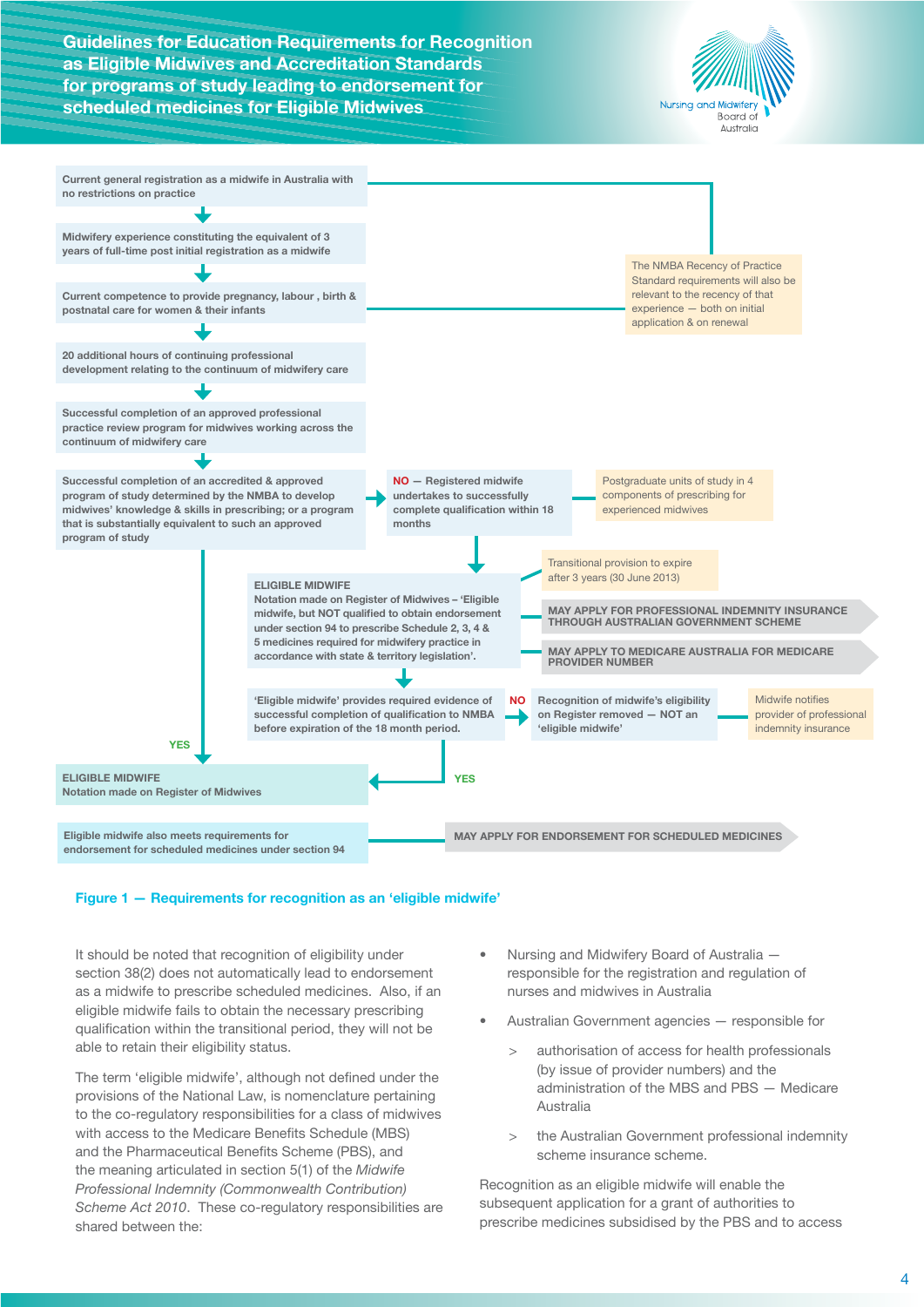

services available under the MBS. It is emphasised that recognition does **not** give automatic access to the MBS and PBS. The discretion to authorise access to these schemes remains with Medicare Australia and the process of authorisation through Medicare is a subsequent step for an eligible midwife.

### **Qualification requirements for an eligible midwife**

Recognition as an eligible midwife is gained through meeting the requirements of the *Registration Standard for Eligible Midwives* developed by the Board under section 38(2) of the National Law and is only available to a midwife who is able to demonstrate they have the necessary competence and post-registration experience, and whose scope of practice is to provide care across the continuum of midwifery care.

Notwithstanding a notation on the Register under section 225(p) of the National Law, a midwife who meets the requirements under the *Registration Standard for Eligible Midwives* will not be able to prescribe scheduled medicines until they are also endorsed under the *Registration Standard for Scheduled Medicines* under section 94 of the National Law.

As outlined in Figure 1, there are six requirements in the *Registration Standard for Eligible Midwives* that a midwife has to be able to meet to be recognised as an eligible midwife. These are:

- 1. Current general registration as a midwife in Australia with no restrictions on practice
- 2. Midwifery experience that constitutes the equivalent of three (3) years' full-time post initial registration as a midwife
- 3. Current competence to provide pregnancy, labour, birth and postnatal care to women and their infants (the continuum of midwifery care)
- 4. Participation in an additional 20 hours per year of continuing professional development (i.e. a total of 40 hours) relevant to the continuum of midwifery care
- 5. Successful completion of an NMBA-approved professional midwifery practice review program for midwives working across the continuum of midwifery care (to be conducted every three years)
- 6. Formal undertaking to complete, within 18 months of recognition, an accredited and approved program of study determined by the Board to develop midwives' knowledge and skills in prescribing, or a program that is substantially equivalent to such an approved program of study, also to be determined by the Board

(at midwifery postgraduate level and designed around the four components of prescribing — information gathering, clinical decision making, generation of medication order, and monitoring and review).<sup>1</sup>

## **Endorsement for scheduled medicines for eligible midwives**

As noted, although many of the requirements are common, endorsement for scheduled medicines is a discrete and separate authorisation process to recognition as an eligible midwife under the National Law.

Endorsement for scheduled medicines will allow a midwife to legally prescribe within a State or Territory in accordance with each jurisdiction's requirements. Endorsement for scheduled medicines is gained through meeting the requirements of the *Registration Standard for Endorsement for Scheduled Medicines for Eligible Midwives* developed under section 94 of the National Law. The requirements for endorsement under section 94 for scheduled medicines largely replicate the requirements for recognition as an eligible midwife under section 38(2). The primary difference is the absence of any transitional periods available to a midwife for meeting the requirements for endorsement for scheduled medicines.

As with eligible midwives, the authority responsible for the registration and regulation of nurses and midwives in Australia, the NMBA is the appropriate authority to identify the necessary skills, knowledge and experience required for endorsement for scheduled medicines for eligible midwives in Australia. NMBA also has the responsibility of assessing eligible midwives to ensure they meet these requirements. The requisite skills, knowledge and experience for a midwife to be granted endorsement are outlined in the *Registration Standard for Endorsement for Scheduled Medicines for Eligible Midwives.* A midwife who is qualified to seek endorsement will always have been recognised as an eligible midwife as the key requirements are the same. However, it does not automatically follow that an eligible midwife will be endorsed for scheduled medicines, as this is a separate authorisation process.

Figure 2 outlines the separate endorsement process that is required under section 94 that will enable the eligible midwife to prescribe schedule 2, 3, 4 and 8 medicines, required for midwifery practice in accordance with relevant State and Territory legislation. Further details about the assessment process and requirements for endorsement for scheduled medicines are provided below.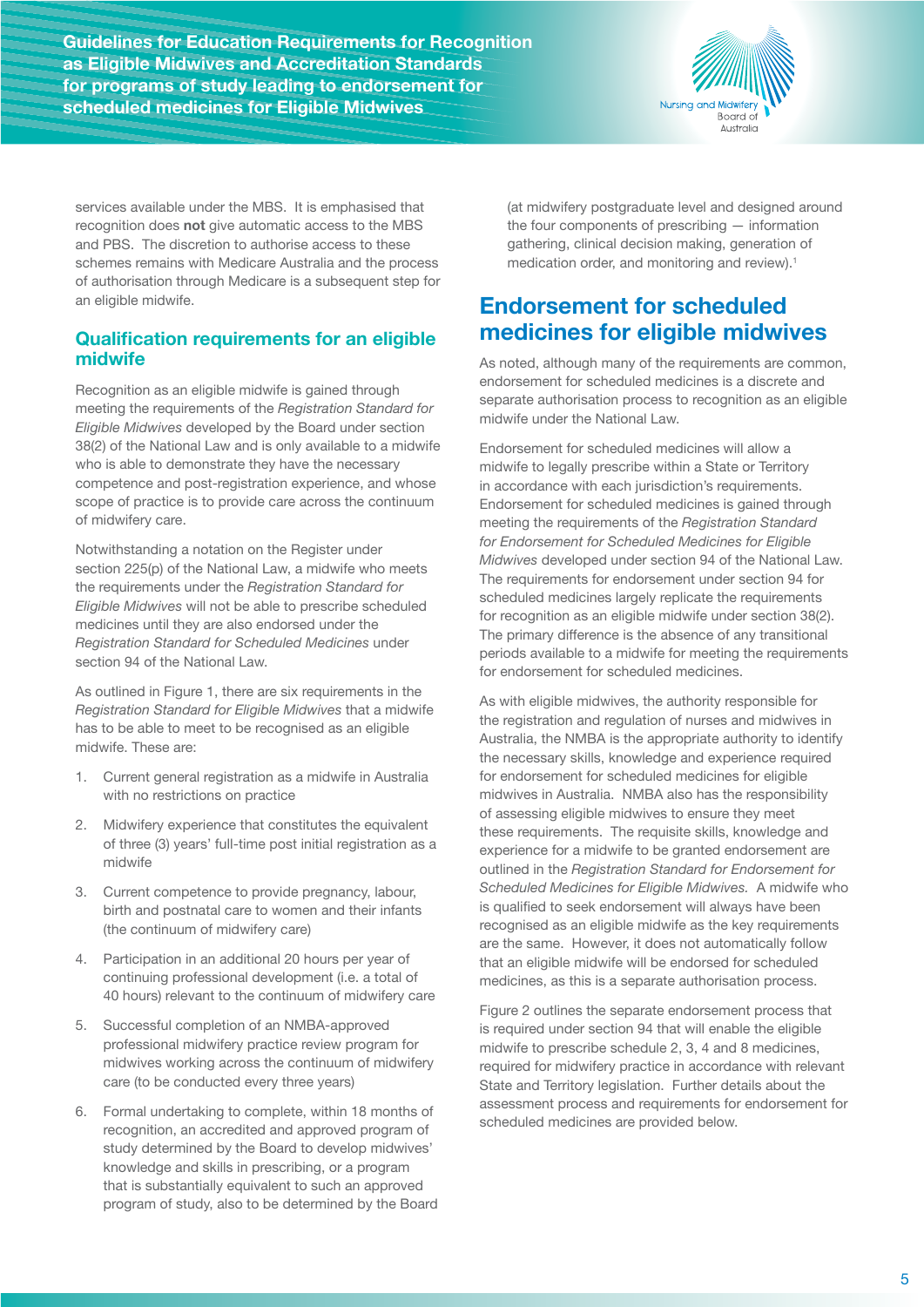



**Figure 2 — Requirements for endorsement for scheduled medicines**

### **Qualification for endorsement for scheduled medicines for eligible midwives**

As outlined in Figure 2, there are six requirements for midwives to meet in the *Registration Standard for Endorsement for Scheduled Medicines for Eligible Midwives*. These are:

- 1. Current general registration as a midwife in Australia with no restrictions on practice
- 2. Midwifery experience that constitutes the equivalent of three (3) years' full-time post initial registration as a midwife
- 3. Current competence to provide pregnancy, labour, birth and postnatal care to women and their infants (the continuum of midwifery care)
- 4. Participation in an additional 20 hours per year of continuing professional development (i.e. a total of 40 hours) relevant to the continuum of midwifery care
- 5. Successful completion of an NMBA-approved professional midwifery practice review program for midwives working across the continuum of midwifery care (to be conducted every three years)

6. Successful completion of an accredited and approved program of study determined by the Board to develop midwives' knowledge and skills in prescribing, or a program that is substantially equivalent to such an approved program of study, also to be determined by the Board (at midwifery postgraduate level and designed around the four components of prescribing — information gathering, clinical decision making, generation of medication order, and monitoring and review).1

## **Accredited program of study or equivalent — prescribing**

The sixth requirement for both recognition as an eligible midwife and endorsement for schedule medicines is the successful completion of an accredited and approved program of study determined by the Board to develop midwives' knowledge and skills in prescribing, or a program that is substantially equivalent to such an approved program of study, also to be determined by the Board.

**Note**: the *Registration Standard for Eligible Midwives* under section 38(2) does allow for a transitional period for the midwife to undertake the and successfully complete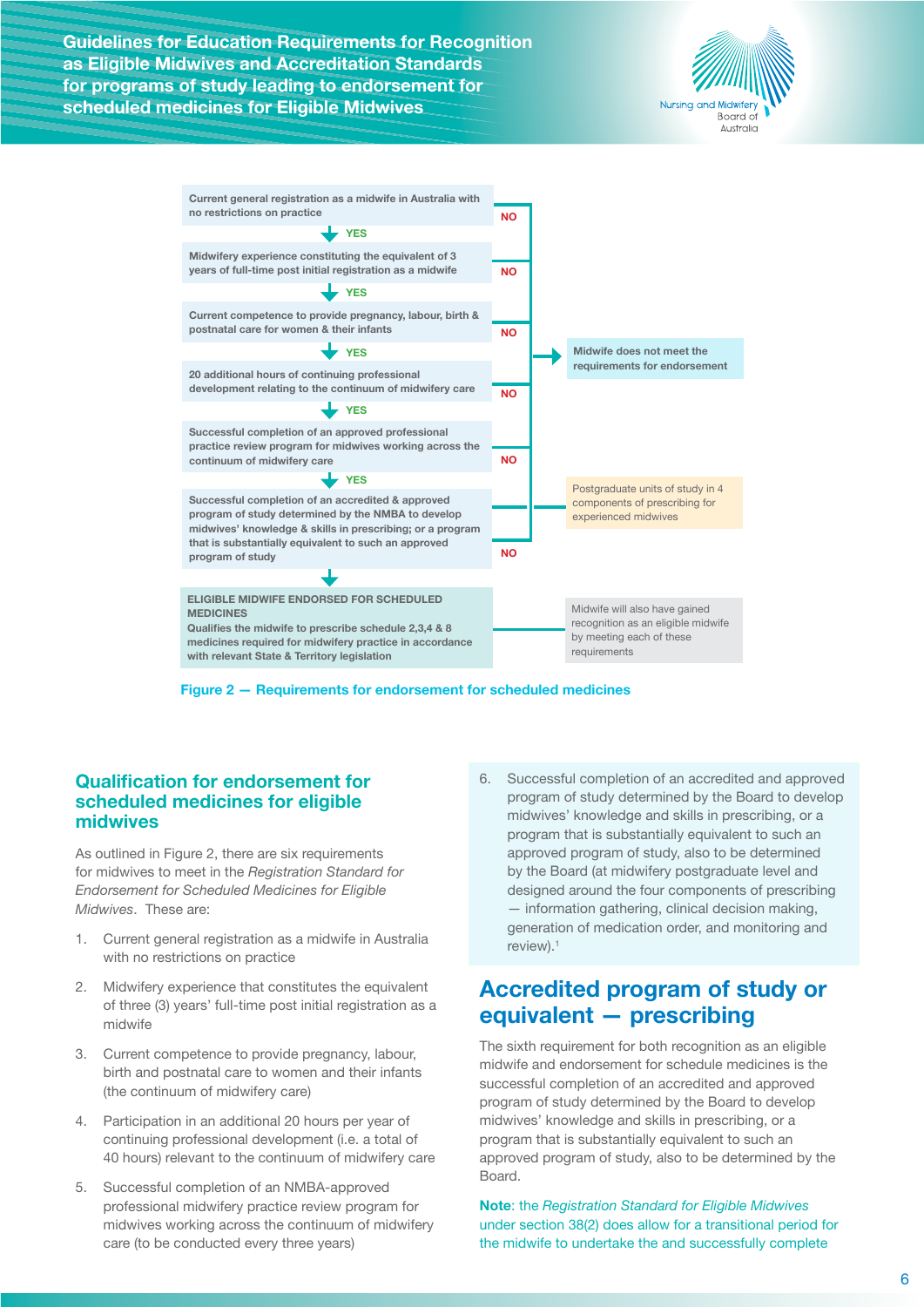

the necessary program of study required for qualification to meet the requirements under the standard. The *Registration Standard for Endorsement for Scheduled Medicines* does not allow for a transitional period for this purpose.

Table 1 outlines the NMBA requirements in relation to the competence to prescribe medicines.

The successful completion of an accredited and approved program of study determined by the Board to develop midwives' knowledge and skills in prescribing,

#### **Table 1 — Competence to prescribe medicines**

or a program that is substantially equivalent to such an approved program of study is a primary requirement for recognition as an eligible midwife and for endorsement for scheduled medicines as an eligible midwife.

The Accreditation Standards and Criteria used to assess and accredit the programs of study required for endorsement as an eligible midwife are based on the Australian Nursing and Midwifery Council (ANMC) *Midwives, Standards and Criteria for the Accreditation of Nursing and Midwifery Courses Leading to Registration, Enrolment, Endorsement and Authorisation in Australia —*

| Assessment framework for establishing a midwife's suitability for endorsement<br>for scheduled medicines<br><b>Competence to prescribe medicines</b> |                                                                                                                                                                                                                                                                                                                                                                                                                                                              |  |                                                                       |  |
|------------------------------------------------------------------------------------------------------------------------------------------------------|--------------------------------------------------------------------------------------------------------------------------------------------------------------------------------------------------------------------------------------------------------------------------------------------------------------------------------------------------------------------------------------------------------------------------------------------------------------|--|-----------------------------------------------------------------------|--|
|                                                                                                                                                      |                                                                                                                                                                                                                                                                                                                                                                                                                                                              |  |                                                                       |  |
|                                                                                                                                                      | program of study.<br>An approved program of study is<br>one that has been accredited by the<br>accrediting authority for the NMBA and<br>approved by the Board for the purpose<br>of qualifying the registered midwife for<br>recognition as an eligible midwife and<br>endorsement for schedule medicines.<br>Recency of undertaking of course or<br>ongoing professional development to<br>support the currency of competence in<br>this area is required. |  | to prescribe medicines and<br>reasons are provided to the<br>midwife. |  |
|                                                                                                                                                      | $\cdots$ $\sim$ $\cdots$ $\cdots$ $\cdots$                                                                                                                                                                                                                                                                                                                                                                                                                   |  |                                                                       |  |

*with evidence guide.*<sup>2</sup> The NMBA will consider courses recommended for approval by the Australian Nursing and Midwifery Council, the accreditation authority, once the review has been conducted and will list those that it does approve on the Board's website.

All such programs of study will reflect the obligations outlined in the *Code of Professional Conduct for Midwives in Australia<sup>3</sup>* and the *Code of Ethics for Midwives in Australia<sup>4</sup>* , and will be able to be mapped to the *National Competency Standards for the Midwife<sup>5</sup> .*

### **Educational standard of program**

The postgraduate program of study undertaken postregistration will be conducted to meet the requirements for a tertiary level postgraduate qualification designed for practising midwives upgrading their midwifery knowledge, skills and experience in the area of midwifery medication prescribing and management, and meet the qualification requirements for accreditation through the NRAS and the Australian Quality Framework Higher Education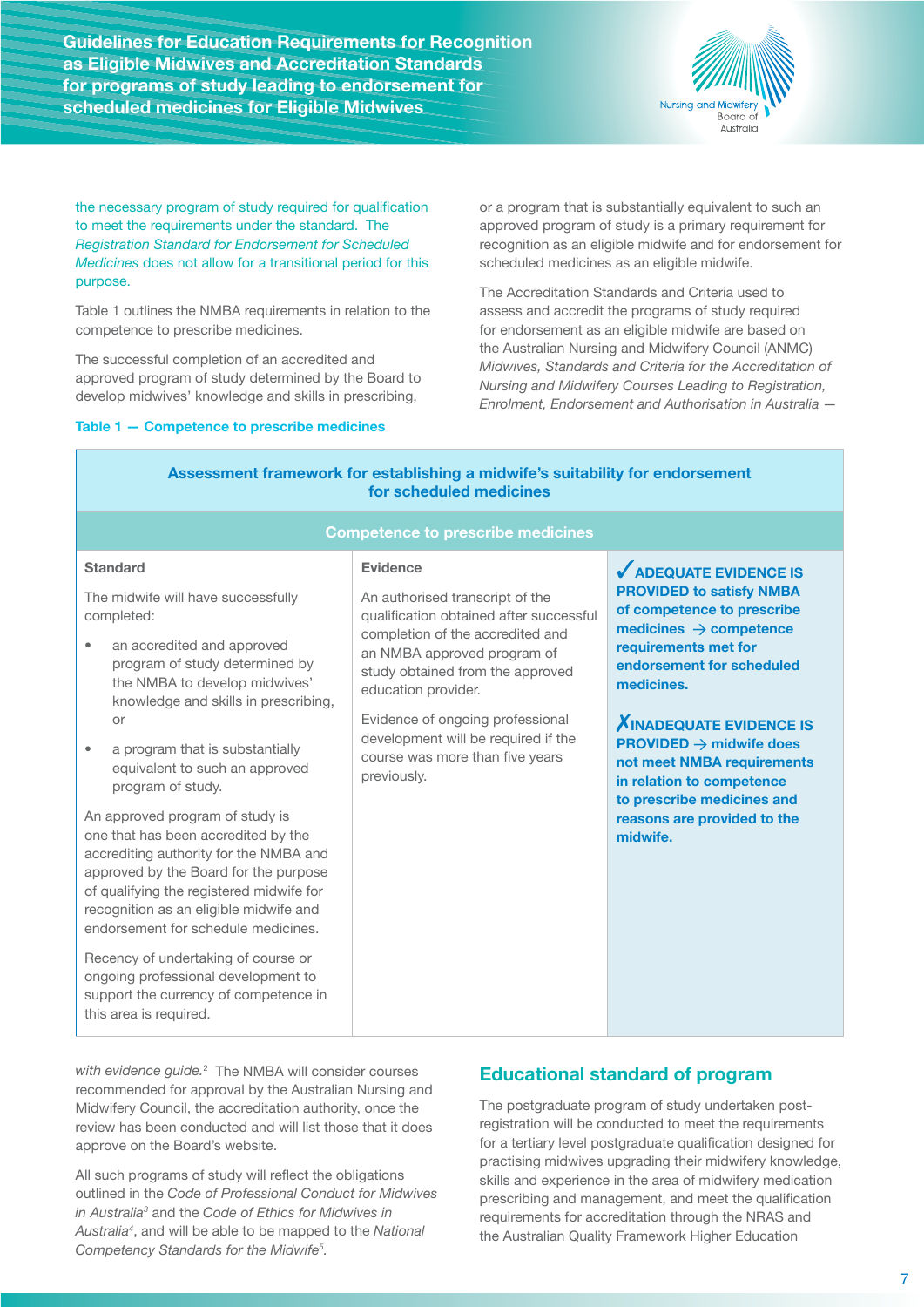

Sector Accreditation. Reflecting on the essential course requirements it is possible that the content could be delivered in two subjects (or units) at postgraduate level. These may be taken on a part-time basis over 12 months, or on a full-time basis over one semester or term. It should be noted the course is a post-registration postgraduate course for midwives who may have entered the profession either as someone entering the profession having undertaken a direct entry level undergraduate midwifery program, or a nurse who has taken post-registration studies in midwifery.

#### **INFORMATION GATHERING**

- Medication history, adverse drug reactions, medicine taking behaviour, adherence
- Presenting health, relevant health and maternity history
- Current problems
- Relevant signs symptoms
- Pathology results
- Guidelines, protocols, pathways

### **Essential course requirements**

Prescribing medicines requires a robust knowledge base. The content of the program must reflect the fact that prescribing is a competence-based professional act, and will aim to enable midwives to develop their knowledge and skills in prescribing, and will include the critical elements relating to clinical assessment, judgement and evaluation. The educational organisation designing a program or units of study designed to develop the competence of midwives in this area must demonstrate the four components of prescribing<sup>1</sup> as outlined in Figure  $3$ to obtain the approval of the NMBA.

#### **CLINICAL DECISION MAKING**

- Clinical assessment
- Consider ideal therapy
- Balance risks/benefits of drug-drug, drugrecipient, drug-disease/condition problems
- Consider beliefs and needs re medication of woman and her infant
- Consider economical/availability of therapeutic options
- Select drug, form, route, dose, frequency, duration

#### **MONITOR and REVIEW**

- Review control of signs and symptoms
- Review adherence
- Review woman or her infant's outcomes
- Consider need for therapy to be tailored to person, continued or ceased
- Reflection by prescriber, peer feedback and review

Source: Adapted from the model developed by Coombe<sup>1</sup> **Figure 3 — The four components of prescribing**

In any course accredited for the purpose of ensuring midwives have the pharmacology knowledge and skills required for prescribing and appropriate qualifications, the following elements will be incorporated:

legislation, regulations and policies relevant to the prescribing of medicines

#### **COMMUNICATE DECISION AS AN INSTRUCTION TO (GENERATE ORDER)**

- Other health professionals/prescribers to continue and monitor (including discharge)
- Midwife to administer or supply
- Pharmacy staff to review and dispense or arrange supply
- Woman, her nominated partner, family or friend to administer
- prescription writing and documentation
- professional accountability and responsibility
- professional relationships and referral
- anatomy, physiology and pathophysiology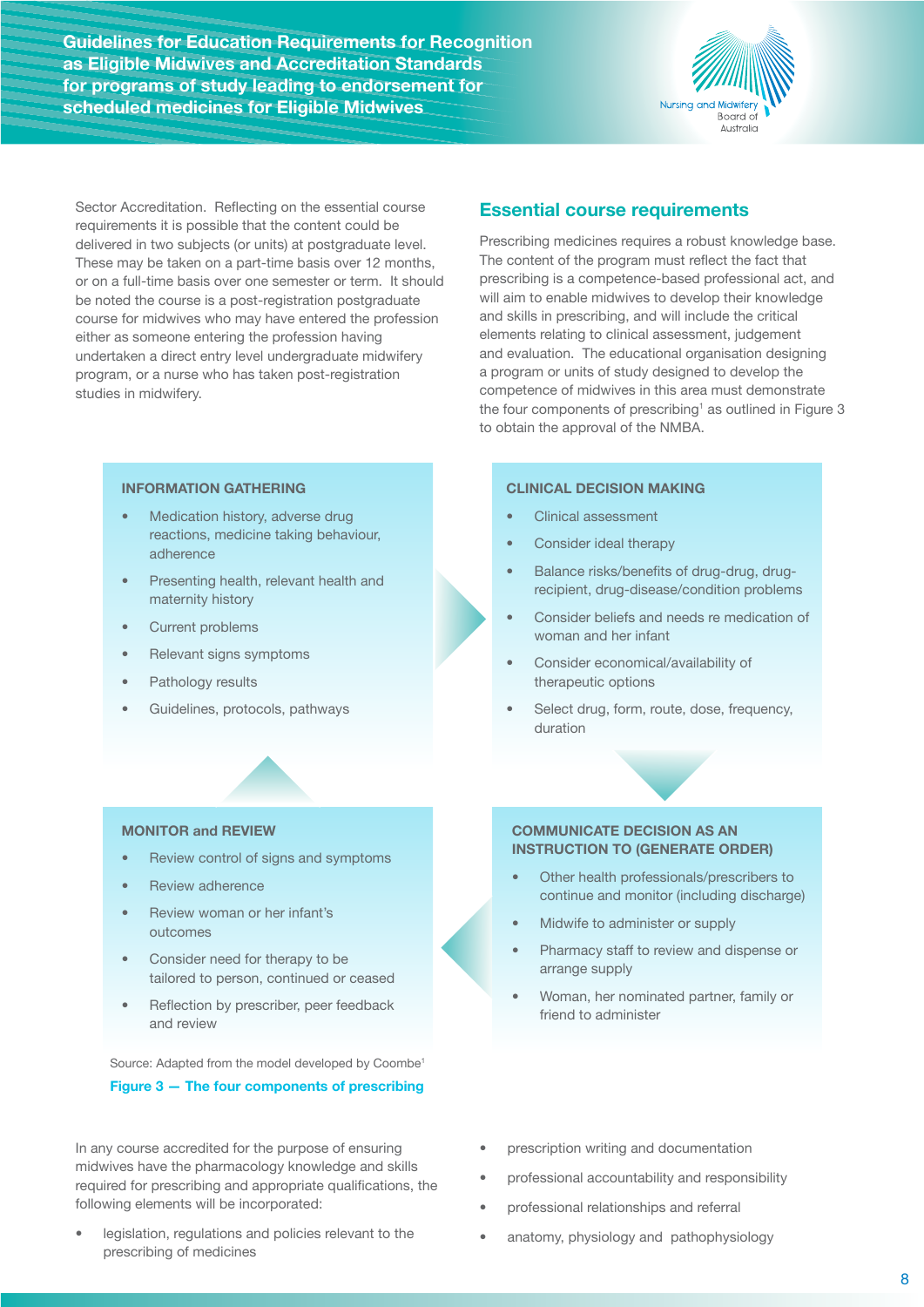

- pharmacology and pharmacokinetics
- assessment, history, diagnostic investigations and data for prescribing practice
- common medicines prescribed across the continuum of midwifery care
- safety of medicines (quality use of medicines principles)
- safety and quality  $-$  risk management and error prevention in medication management, contraindications, and the use and safety of medicines during pregnancy, including teratogenesis
- psychology of prescribing
- critical appraisal, integration of research relevant to prescribing of medicines
- information sources regarding medicines
- over-the-counter medicines and polypharmacy
- combinations with complimentary therapies, and the contraindications during pregnancy and breastfeeding
- considerations when working with women with drug addiction and substance use problems (and the need for consultation and referral in these situations)
- behavioural aspects in relation to medication 'compliance'
- the role and function of therapeutics agencies and the regulation of medicine (including the role of the Therapeutic Goods Administration).<sup>6</sup>

### **Learning objectives**

### **Note:** the individual learning objectives, organised under the National Competency Standards for the Midwife, are as yet incomplete.

For successful completion of the program of study, the midwife graduate shall demonstrate they act in accordance with the quality use of medicines principles by:

### **Competency Standard 1 — functioning in accordance with legislation and common law affecting midwifery practice:**

- Understanding and applying the relevant legislation to the practice of midwife prescribing (Competency 1.1).
- Understanding and applying policies and guidelines relevant to midwifery prescribing (Competency 1.1).
- Writing prescriptions that comply with the legislative requirements (Competency 1.1).
- Practising within a framework of professional accountability and responsibility (Competency 1.1).

**Competency Standard 2 — accepting accountability and responsibility for own actions within midwifery practice:**

- Undertaking consultation and/or referral practice for the woman and/or neonate in relation to conditions beyond the midwifery scope of prescribing practice (Competency 2.4, 2.5, 2.6).
- Applying knowledge of maternal, foetal and/or neonatal pathophysiology in prescribing practice (Competency 2.5).
- Applying knowledge of pharmacokinetics and pharmacodynamics related to midwife prescribing (Competency 2.5).
- Undertaking a thorough assessment and ordering diagnostic tests to inform a diagnosis for midwifery prescribing practice (Competency 2.5).
- Communicating information about medicines that promotes the woman's knowledge, understanding and decision making (Competency 2.3).
- **• Competency Standard 3 communicating information to facilitate decision making by the woman:**
- Being cognisant of the woman's/neonate's psycho– social–cultural needs in relation to the prescribing and/ or supplying of medicines (Competency 3.10).
- Communicating information about medicines that promotes the woman's knowledge, understanding and decision making (Competency 3.7).
- Undertaking consultation and/or referral practice for the woman and/or neonate in relation to conditions beyond the midwifery scope of prescribing practice (Competency 3.8, 3.9).

#### **Competency Standard 4 — promoting safe and effective midwifery care:**

- Communicating information about medicines that promotes the woman's knowledge, understanding and decision making (Competency 4.11, 4.12).
- Practising within a framework of professional accountability and responsibility (Competency 4.13)
- Considering the research evidence in relation to medicines and prescribing practice (Competency 4.14).
- Knowledge and understanding about the correct storage of the medicines.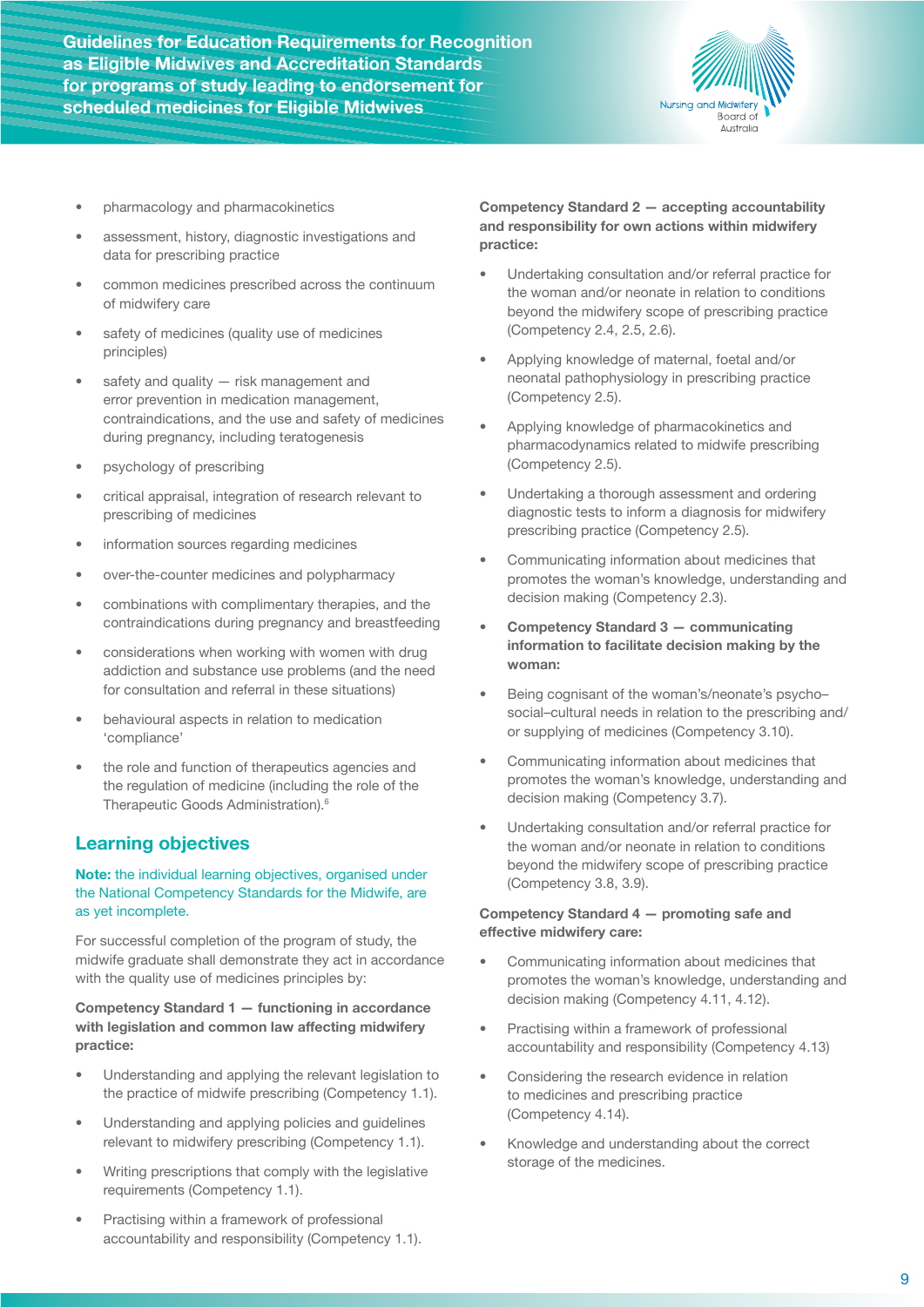

**Competency Standard 5 — assessing, planning, providing and evaluating safe and effective midwifery care:**

• Developing strategies to ensure careful selection, management, monitoring and review of drug therapy, and promoting quality use of medicines (Competency 5.2, 5.3, 5.5, 5.6).

**Competency Standard 6 — assessing, planning, providing and evaluating safe and effective midwifery care for the woman and/or baby with complex needs:**

• Developing strategies to ensure careful selection, management, monitoring and review of drug therapy, and promoting quality use of medicines for the woman and/or her baby with complex needs in conjunction with other health care professionals involved in their management (Competency 6.1, 6.2).

### **Competency Standard 7 — advocating to protect the rights of the woman, families and communities in relation to maternity care:**

• Discussing drug therapies with the woman, her support persons and other health professionals to ensure informed decisions are made about prescribed and nonprescribed medicines (Competency 7.1, 7.2).

### **Competency Standard 8 — developing effective strategies to implement and support collaborative midwifery practice:**

- Undertaking consultation and/or referral practice for the woman and/or her baby in relation to conditions beyond the midwifery scope of prescribing practice (Competency 8.1, 8.2).
- Discussing drug therapies with the woman, her support persons and other health professionals to ensure informed decisions are made about prescribed and nonprescribed medicines (Competency 8.1, 8.2).

### **Competency Standard 13 — acting to enhance the professional development of self and others:**

Assesses and acts upon own professional development needs in relation to all aspects of pharmacology, quality use of medicines and prescribing practice (Competency 13.1, 13.2).

### **Competency Standard 14 — using research to inform midwifery practice:**

Integrating contemporary evidence from research in relation to drug therapy into midwifery practice.

Also, recognition of the following competency standards will be reflected in the conduct, behaviour and practice of the midwife at the end of the program:

- Competency Standard 9 actively promotes midwifery care as a public health strategy.
- Competency Standard 10 ensuring midwifery practice is culturally safe.
- Competency Standard 11 basing midwifery practice on ethical decision making.
- Competency Standard 12 identifying personal beliefs and developing these in ways that enhance midwifery practice.<sup>5-6</sup>

### **Assessment**

Learning outcomes and the assessment of these will be based upon the learning objectives for the program. Assessment will require participants to complete and pass all aspects of assessment in the program. Assessment will include a written examination and clinical experience, and may include a portfolio.<sup>6</sup>

The above program requirements are all generic requirements for the competence of health professionals prescribing, but as the class of potential participants are practising in the same professional area, it could be tailored specifically to midwifery practice. The accreditation of such programs would be the responsibility of the independent accrediting authority.

### **Learning model**

The program will be delivered using appropriate teaching and learning models, including flexible modes (e.g. online, and distance learning and assessment strategies).

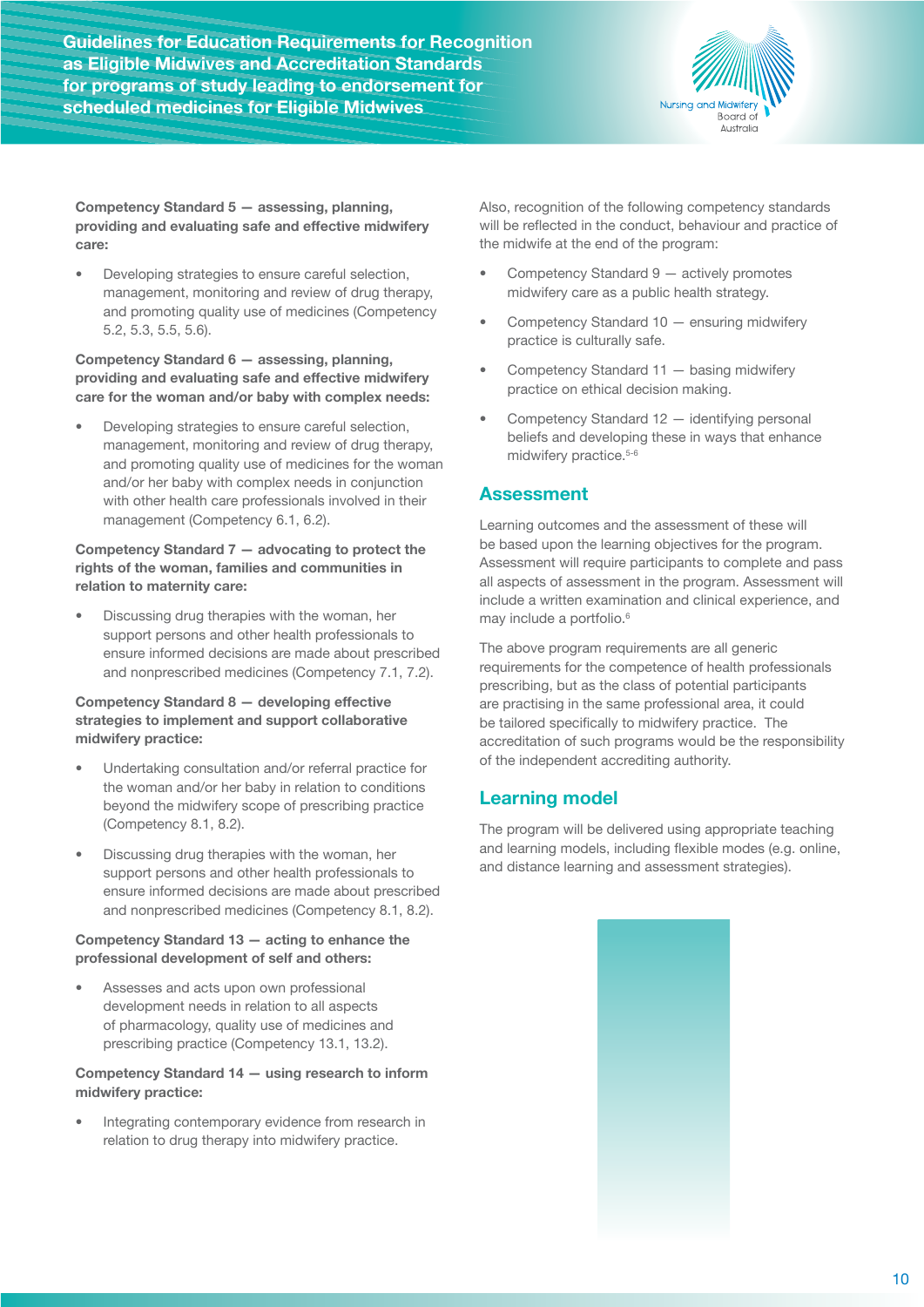

## **Appendix A — Glossary of terms and abbreviations**

| <b>Accredited and approved</b><br>program of study determined<br>by the Board | Program of study accredited according to the Australian Nursing and Midwifery<br>Council (ANMC) (2009). Midwives: Standards for the Accreditation of Nursing<br>and Midwifery Courses Leading to Registration, Enrolment, Endorsement and<br>Authorisation in Australia - With Evidence Guide.<br>Note: The standards document contains a detailed section giving an explanation of<br>terms that should be read in conjunction with this document.                                                                                                                                                |
|-------------------------------------------------------------------------------|----------------------------------------------------------------------------------------------------------------------------------------------------------------------------------------------------------------------------------------------------------------------------------------------------------------------------------------------------------------------------------------------------------------------------------------------------------------------------------------------------------------------------------------------------------------------------------------------------|
| <b>AHMWMC</b>                                                                 | Australian Health Ministers Workforce Ministerial Council                                                                                                                                                                                                                                                                                                                                                                                                                                                                                                                                          |
| <b>ANMC</b>                                                                   | Australian Nursing and Midwifery Council                                                                                                                                                                                                                                                                                                                                                                                                                                                                                                                                                           |
| <b>Context of practice</b>                                                    | The conditions that define an individual's midwifery practice. These include<br>the type of practice setting (e.g. health care agency, educational organisation,<br>private practice); the location of the practice setting (e.g. urban, rural, remote);<br>the characteristics of clients (e.g. health status, age, learning needs); the focus of<br>midwifery activities (e.g. health promotion, research, management); the complexity<br>of practice; the degree to which practice is autonomous; and the resources that are<br>available, including access to other health care professionals. |
| <b>Continuing professional</b><br>development (CPD)                           | The means by which members of the profession maintain, improve and broaden their<br>knowledge, expertise and competence, and develop the personal and professional<br>qualities required throughout their professional lives. The CPD cycle involves<br>reviewing practice, identifying learning needs, planning and participating in relevant<br>learning activities, and reflecting on the value of those activities.                                                                                                                                                                            |
| <b>Eligible midwife</b>                                                       | A midwife recognised under section 38(2) of the National Law as an eligible midwife.                                                                                                                                                                                                                                                                                                                                                                                                                                                                                                               |
| <b>Endorsed as an eligible</b><br>midwife for scheduled<br>medicines          | An eligible midwife endorsed under section 94 of the National Law as an eligible<br>midwife endorsed for scheduled medicines.                                                                                                                                                                                                                                                                                                                                                                                                                                                                      |
| <b>Health Practitioner Regulation</b><br><b>National Law Act 2009 (Qld)</b>   | The National Law Act regulating registered health professionals in Australia.                                                                                                                                                                                                                                                                                                                                                                                                                                                                                                                      |
| <b>NMBA or the Board</b>                                                      | Nursing and Midwifery Board of Australia                                                                                                                                                                                                                                                                                                                                                                                                                                                                                                                                                           |
| <b>NRAS</b>                                                                   | National Registration and Accreditation Scheme                                                                                                                                                                                                                                                                                                                                                                                                                                                                                                                                                     |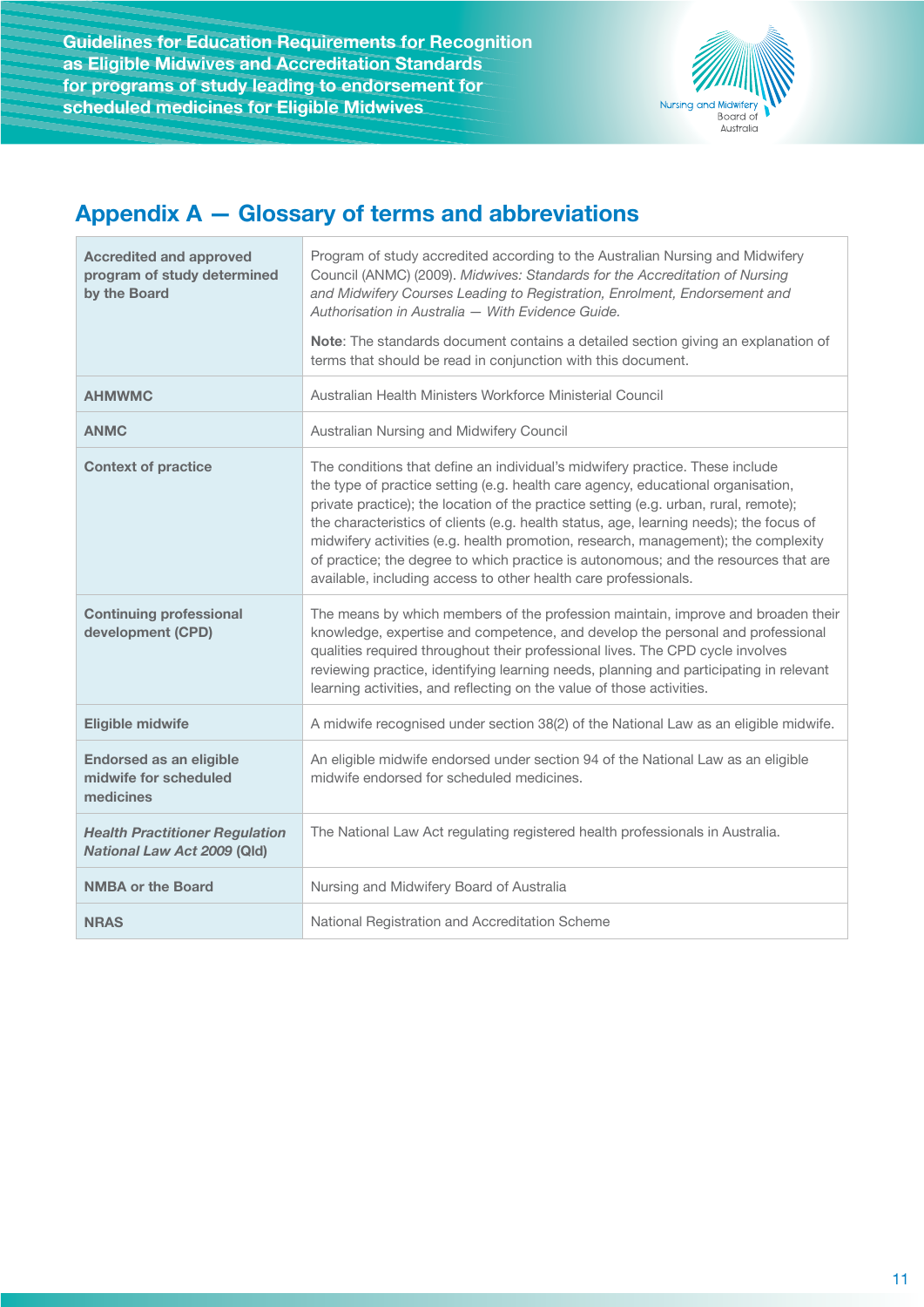

## **Appendix B — Draft model for prescribing competency framework**

This Appendix contains a draft model for a prescribing competency framework<sup>B</sup>. It has **not been** adapted to reflect contemporary midwifery practice across the continuum of care — it is a health therapeutic model that may be modified and used in developing curricula and assessment instruments for establishing a midwife's competence in prescribing.

### **The consultation**

### **1 Clinical and pharmaceutical knowledge**

*The midwife has up-to-date clinical and pharmaceutical knowledge relevant to own area of practice, such as:*

- understanding the medical conditions being treated, their natural progress and how to assess their severity
- understanding different nonpharmacological and pharmacological approaches to modifying disease or conditions; promoting health, desirable and undesirable outcomes; and how to identify and assess them
- understanding the mode of action and pharmacokinetics of medicines, how these mechanisms may be altered (e.g. by age, renal impairment) and how this affects dosage
- understanding the potential for unwanted effects (e.g. allergy, adverse drug reactions, drug interactions, special precautions and contraindications), and how to avoid or minimise, recognise and manage them
- maintaining an up-to-date knowledge of products in the *Australian Medicines Handbook* (AHM) and List of Approved Medicines (LAM) (e.g. doses, formulations, pack sizes, storage conditions, costs)
- understanding how medicines are licensed, monitored (e.g. adverse drug reaction reporting) and supplied
- applying the principles of evidence-based medicine, clinical and cost-effectiveness
- understanding the public health issues related to medicines use
- appreciating the misuse potential of medicines.

### **2 Establishing options**

### **(involving carers, parents and/or advocates where appropriate)**

*The midwife reviews diagnosis, generates treatment options for the patient and follows up treatment within the scope of the clinical management plan, including:*

- taking and/or reviewing the medical and medication history, and undertaking a physical examination where appropriate
- views and assessing the patient's needs holistically (i.e. psychosocial, physical)
- accessing and interpreting all relevant patient records to ensure knowledge of the patient's management
- reviewing the nature, severity and significance of the diagnosis or clinical problem
- requesting and interpreting relevant diagnostic tests
- considering no treatment, nondrug and drug treatment options (including referral and preventative measures)
- assessing the effect of multiple pathologies, existing medication and contraindications to treatment options
- assessing the risks and benefits to the patient of taking or not taking a medicine (or using or not using a treatment)
- selecting the most appropriate medicine, dose and formulation for the individual patient, and prescribing appropriate quantities
- monitoring effectiveness of treatment and potential side effects
- establishing, monitoring and making changes within the scope of the clinical management plan in light of the therapeutic objective and treatment outcome
- ensuring that patients can access ongoing supplies of their medication.

### **3 Communicating with patients**

### **(involving carers, parents and/or advocates where appropriate)**

*The midwife establishes a relationship based on trust and mutual respect, sees patients as partners in the consultation, and applies the principles of concordance, including:*

B Adapted from National Prescribing Centre UK for Queensland Health.<sup>10</sup>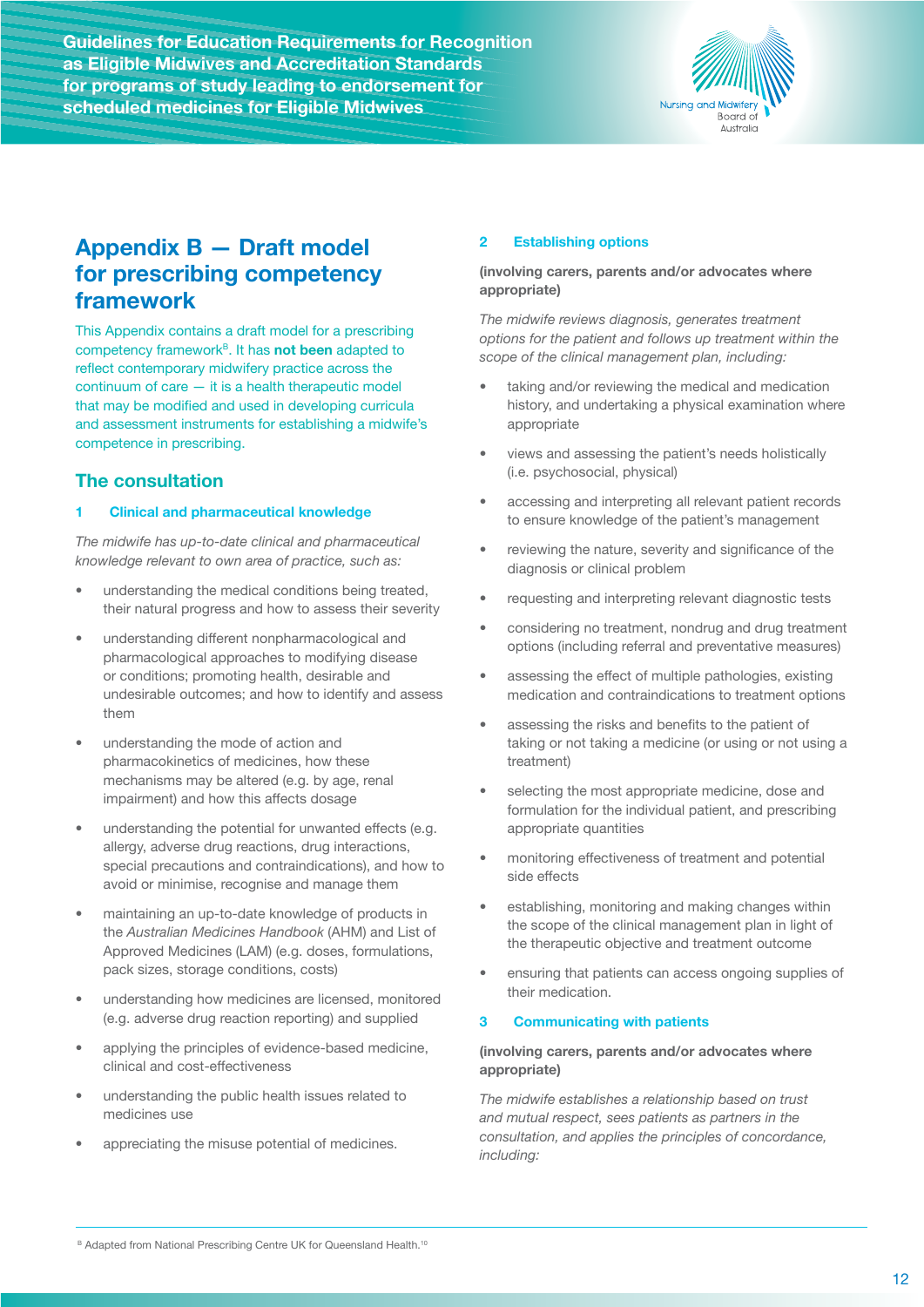

- ensuring that the patient understands and consents to be managed by a prescribing partnership in accordance with local arrangements
- listening to and understanding patients beliefs and expectations
- understanding the cultural, language and religious implications of prescribing
- adapting consultation style to meet the needs of different patients (e.g. for age, level of understanding, physical impairments)
- dealing sensitively with patients' emotions and concerns
- creating a relationship that does not encourage the expectation that a prescription will be written
- explaining the nature of the patient's condition and the rationale behind, and potential risks and benefits of, management options
- enabling patients to make informed choices about their management
- negotiating an outcome to the consultation that both patient and prescriber are satisfied with
- encouraging patients to take responsibility for their own health and self-manage their conditions
- giving clear instructions to the patient about their medication (e.g. how to take or administer it, where to get it from, possible side effects)
- checking the patients understanding of, and commitment to, their treatment.

### **Prescribing safely and effectively**

### **4 Prescribing safely**

*The midwife is aware of their own limitations, does not compromise patient safety and justifies prescribing decisions, including:*

- knowing the limits of their own knowledge and skill, and works within them
- knowing how and when to refer back to, or seek guidance from, the independent prescriber, another member of the team or a specialist
- only prescribing a medicine with adequate, up-to-date knowledge of actions, indications, contraindications, interactions, cautions, dose and side effects
- knowing about common types of medication errors and how to prevent them
- making prescribing decisions often enough to maintain confidence and competence
- keeping up to date with advances in practice and emerging safety concerns relating to prescribing
- understanding the need for, and makes, accurate and timely records and clinical notes
- writing legible, clear and complete prescriptions that meet legal requirements
- checking doses and calculations to ensure accuracy and safety.

### **5 Prescribing professionally**

*The midwife works within professional, regulatory, and organisational standards, including:*

- accepting personal responsibility for their own prescribing in the context of a shared clinical management plan, and understands the legal and ethical implications of doing so
- using professional judgement to make prescribing decisions based on the needs of patients and not the prescribers' personal considerations
- understanding how current legislation affects prescribing practice
- prescribing within current professional and organisational codes of practice or standards
- keeping prescription pads safely, and knowing what to do if they are stolen or lost.

### **6 Improving prescribing practice**

*The midwife actively participates in the review and development of prescribing practice to improve patient care, including:*

- reflecting on their own performance, and can learn and change prescribing practice
- sharing and debating their own, and others', prescribing practice (e.g. audit, peer group review)
- challenging colleagues' inappropriate practice constructively
- understanding and using tools to improve prescribing (e.g. review of prescribing analysis and cost tabulation [PACT], prescribing data and feedback from patients)
- reporting prescribing errors and near misses, and reviewing practice to prevent recurrence
- developing their own networks for support, reflection and learning
- establishing multiprofessional links with practitioners working in the same specialist area
- taking responsibility for their own continuing professional development.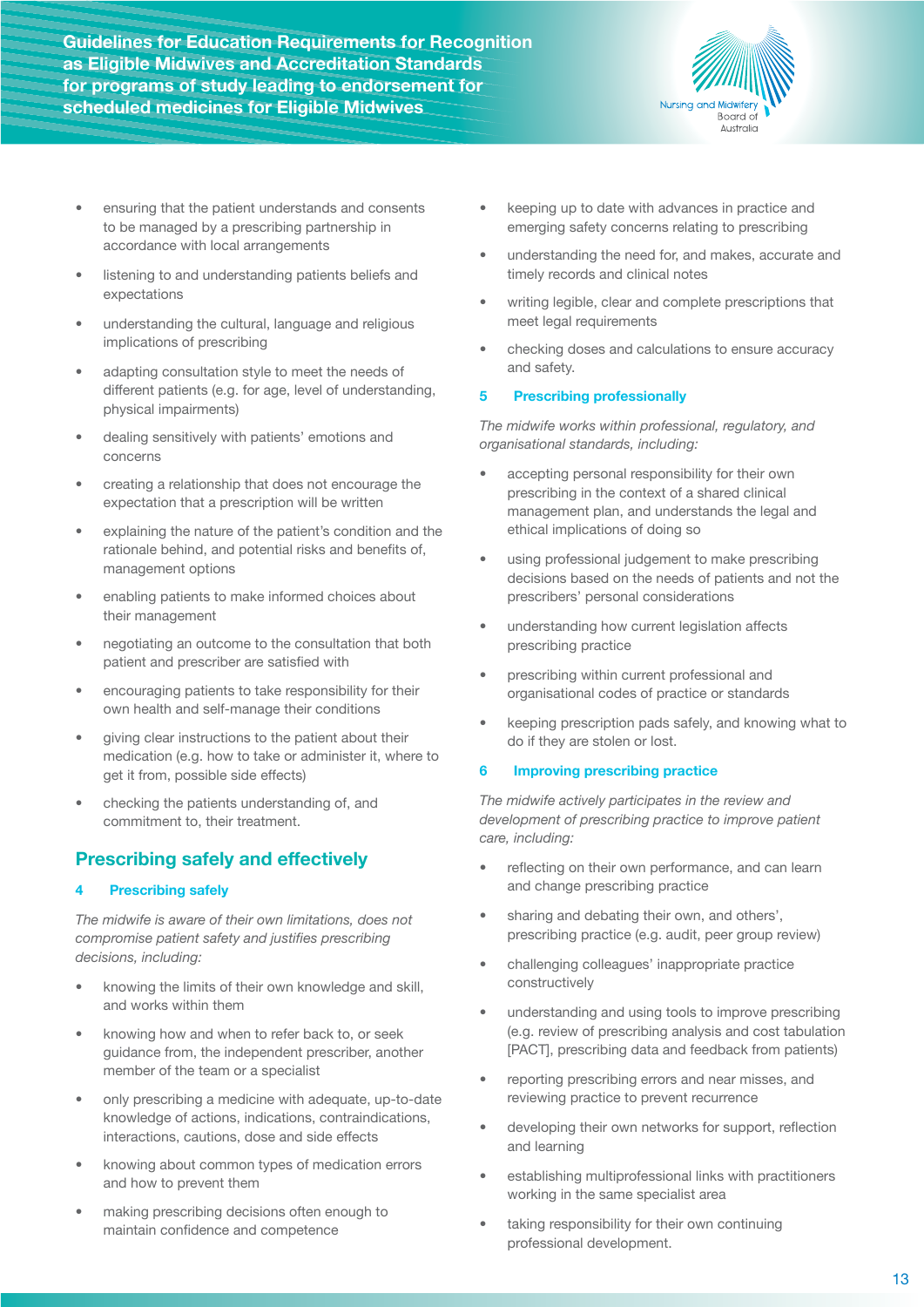

### **Prescribing in context**

### **7 Information in context**

*The midwife knows how to access relevant information, and can critically appraise and apply information in practice, including:*

- understanding the advantages and limitations of different information sources
- using relevant, up-to-date information, both written (paper or electronic) and verbal
- critically appraising the validity of information (e.g. promotional literature, research reports) when necessary
- applying information to the clinical context (i.e. linking theory to practice)
- using relevant patient record systems, prescribing and information systems, and decision-support tools
- regularly reviewing the evidence behind therapeutic strategies.

### **8 The health care system in context**

### **Note: most of these points would apply more generally**

*The midwife understands and works with local and national policies that impact on prescribing practice, and sees how their own practice impacts on a wider health care system, including:*

- understanding the framework of supplementary prescribing and how it is applied in practice
- understanding and working with local health care organisations and relevant agencies contributing to health improvement (e.g. social services)
- working within local frameworks for medicines use as appropriate (e.g. formularies, protocols and guidelines)
- working within the organisational code of conduct when dealing with the pharmaceutical industry
- understanding drug budgetary constraints at local and national levels, and discussing them with colleagues and patients
- understanding national frameworks for medicines use (e.g. Quality Use of Medicines, National Prescribing Service, medicines management, clinical governance, information technology strategy).

### **9 The team and individual context**

*The midwife works in partnership with colleagues for the benefit of patients, and is self-aware and confident in their own ability as a prescriber, including:*

- relating to the independent prescriber as an equal partner
- negotiating with the independent prescriber to develop and agree on clinical management plans
- thinking and acting as part of a multidisciplinary team to ensure that continuity of care is not compromised
- establishing relationships with colleagues based on understanding, trust and respect for each others roles
- recognising and dealing with pressures that may result in inappropriate prescribing
- being adaptable, flexible, proactive and responsive to change
- seeking and/or providing support and advice to other prescribers, team members and support staff where appropriate
- negotiating the appropriate level of support for their role as a prescriber.